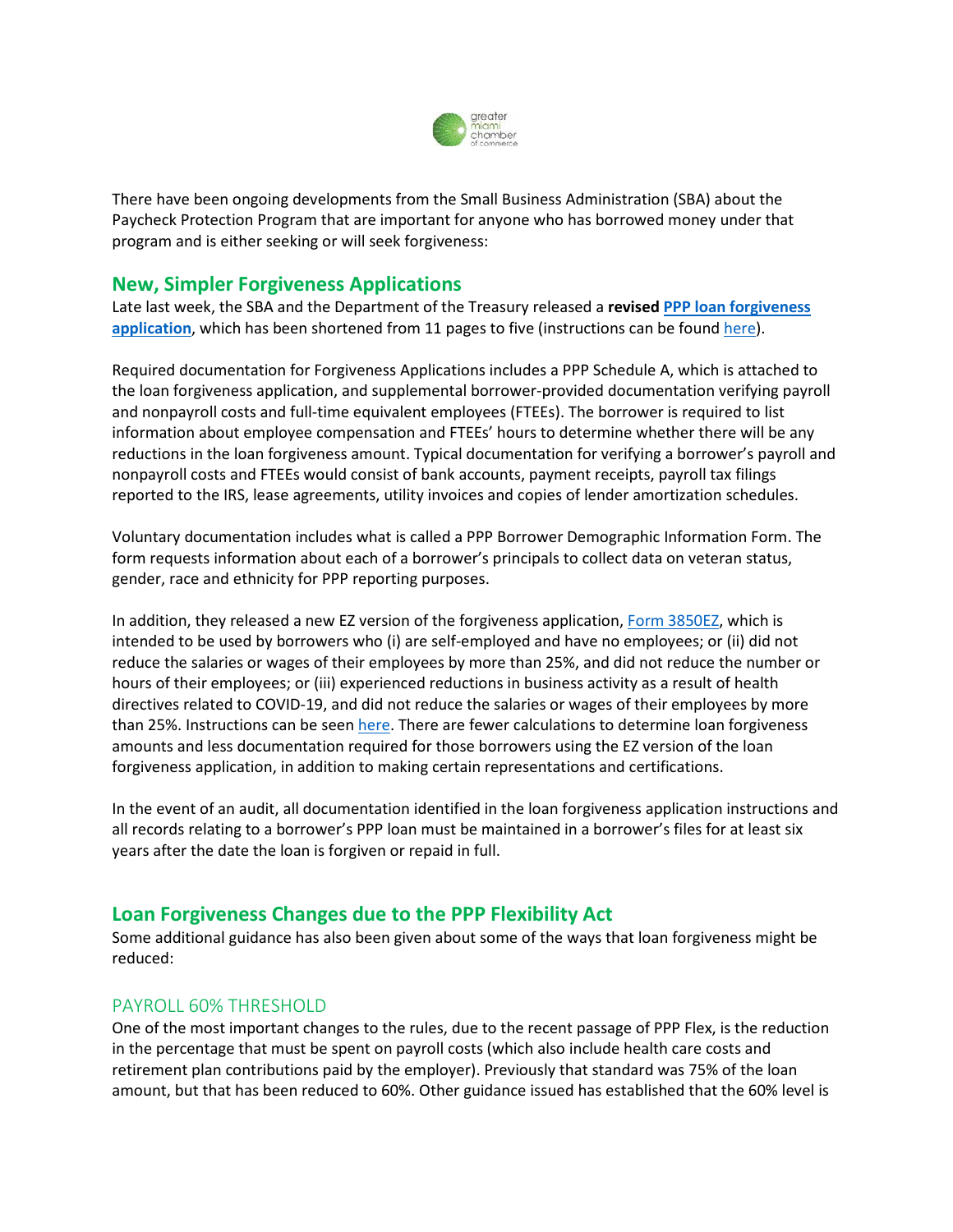not a cliff for forgiveness (meaning that if you spent 59%, then forgiveness would not be possible) but rather will have a proportionate reduction in the forgiveness amount. In an example, the SBA considers a situation in which a borrower receives a \$100,000 loan and spends \$54,000 on payroll costs. The SBA concludes that the borrower in that example would be limited to \$90,000 of loan forgiveness (with the \$54,000 of payroll costs representing 60% of \$90,000).

### FTE FORGIVENESS REDUCTION EXCEPTIONS

The revised forgiveness application expands the forgiveness reduction exceptions (which already included the ability to exclude any employees who were fired for cause, voluntarily resigned, or voluntarily requested and received a reduction in hours) to also exclude any positions for which the employer made a good-faith written offer to restore any reduction in hours during the covered period that was rejected by the employee if that employee was working prior to February 15, 2020. But there's a catch: the employer must be "unable to hire similarly qualified employees for unfilled positions on or before December 31, 2020." That means that if you excluded someone who rejected the return to work, you can only exclude that person from the FTE calculation if you could not fill the position. If the borrower could have replaced the person, then that employee must remain in the FTE calculation.

### FTE REDUCTION SAFE HARBORS

Consistent with the CARES Act and the PPP Flexibility Act, the PPP loan forgiveness application also provides two safe harbors related to FTE reductions. Compliance with either safe harbor eliminates any decrease in loan forgiveness based upon a reduction in FTE levels (but does not protect against potential reductions due to reductions in salary/hourly rate).

#### "Due to COVID-19" Safe Harbor

This new safe harbor was added following the language of the PPP Flexibility Act, exempting the borrowers from a reduction in forgiveness if the Borrower, in good faith, is able to document that it was "unable to operate between February 15, 2020, and the end of the Covered Period at the same level of business activity as before February 15, 2020, due to compliance with requirements established or guidance issued between March 1, 2020 and December 31, 2020, by the Secretary of Health and Human Services, the Director of the Centers for Disease Control and Prevention, or the Occupational Safety and Health Administration, related to the maintenance of standards for sanitation, social distancing, or any other worker or customer safety requirement related to COVID-19." This exemption is one of the paths to using the new EZ Forgiveness Application.

But what is "good faith" for the purpose of this exemption? It's not clear but the intent is clear – the borrower should be able to back it up with documentation supporting the certification that it was unable to operate at the same level of business activity as before February 15, 2020 due to COVID-19. And it also includes this "warning" for borrowers claiming this exemption: "This documentation must include copies of the applicable requirements for each borrower location and relevant borrower financial records."

#### "Restoration" Safe Harbor

A borrower is similarly exempt from the reduction in loan forgiveness based upon a reduction in FTE employees if both: (a) the borrower reduced its FTE employee levels in the period between February 15, 2020, and ending April 26, 2020, and (b) the borrower then restored its FTE employee levels by no later than December 31, 2020 to its FTE employee levels in the Borrower's pay period that included February 15, 2020.